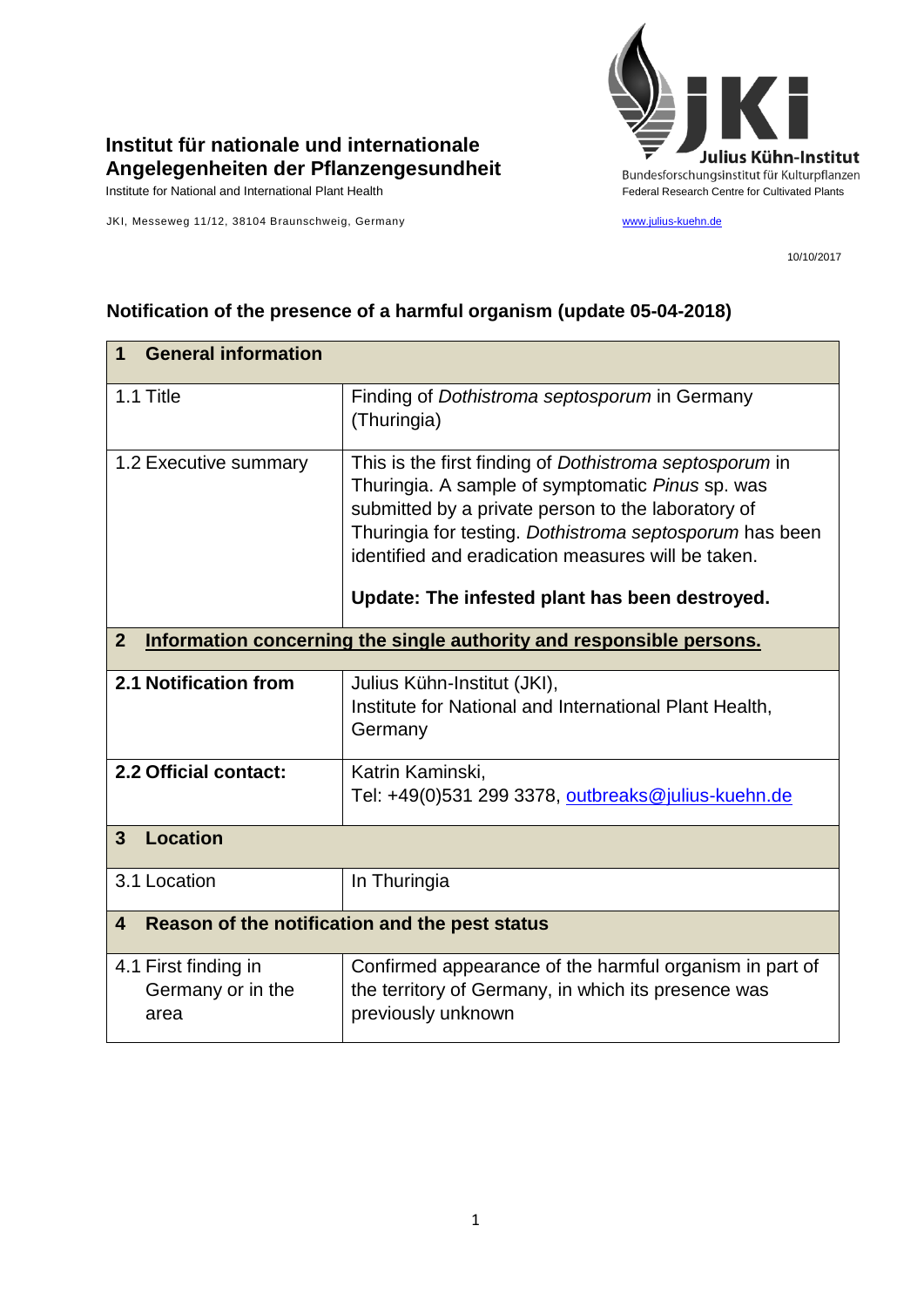| 4.2 Pest status of the area where<br>the harmful organism has been<br>found present, after the official<br>confirmation.                 | Present, under eradication                                                                                                              |
|------------------------------------------------------------------------------------------------------------------------------------------|-----------------------------------------------------------------------------------------------------------------------------------------|
| 4.3 Pest status in Germany before<br>the official confirmation of the<br>presence, or suspected<br>presence, of the harmful<br>organism. | Present, only in parts of the area                                                                                                      |
| 4.4 Pest status in Germany after<br>the official confirmation of the<br>presence of the harmful<br>organism.                             | Present, only in parts of the area                                                                                                      |
| 5                                                                                                                                        | Finding, sampling, testing and confirmation of the harmful organism.                                                                    |
| 5.1 How the presence or<br>appearance of the harmful<br>organism was found.                                                              | Information submitted by a private person.                                                                                              |
| 5.2 Date of finding:                                                                                                                     | 05/10/2017                                                                                                                              |
| 5.3 Sampling for laboratory<br>analysis.                                                                                                 | 05/10/2017                                                                                                                              |
| 5.4 Date of official confirmation of<br>the harmful organism's identity.                                                                 | 05/10/2017                                                                                                                              |
| 6                                                                                                                                        | Infested area, and the severity and source of the outbreak in that area.                                                                |
| 6.1 Size and delimitation of the<br>infested area.                                                                                       | 1 plant                                                                                                                                 |
| 6.2 Characteristics of the infested<br>area and its vicinity.                                                                            | Open air: private garden                                                                                                                |
| 6.3 Infested plant(s), plant<br>product(s) and other object(s).                                                                          | Pinus sp.                                                                                                                               |
| 6.4 Source of the outbreak.                                                                                                              | unknown                                                                                                                                 |
| <b>Official phytosanitary measures.</b><br>$\overline{7}$                                                                                |                                                                                                                                         |
| 7.1 Adoption of official<br>phytosanitary measures.                                                                                      | Official phytosanitary measures will be taken.<br><b>Update: official phytosanitary measures</b><br>have been taken: no demarcated area |